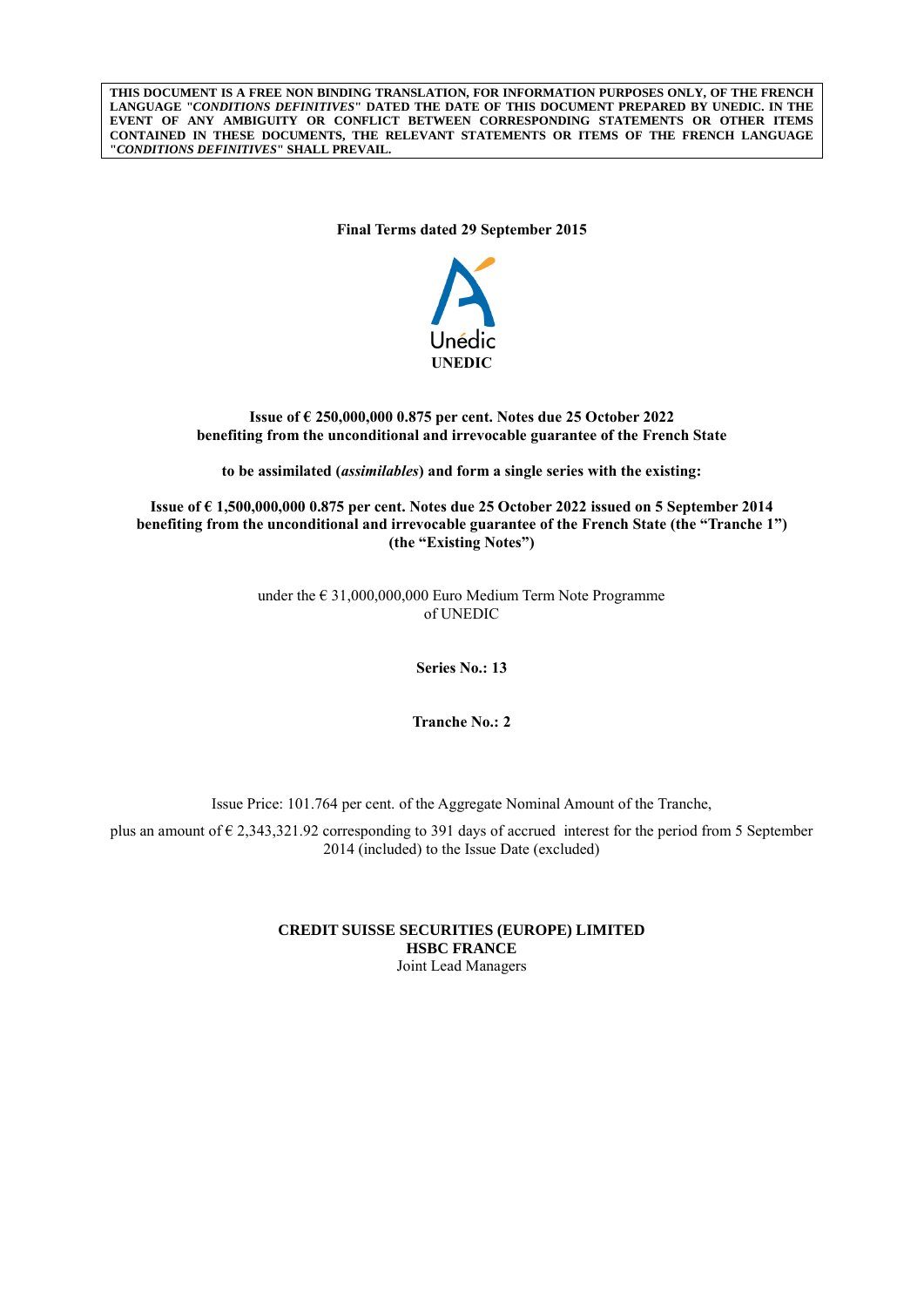## **PART A – CONTRACTUAL TERMS**

Terms used herein shall be deemed to be defined as such for the purposes of the Terms and Conditions set forth in the Base Prospectus dated 5 February 2014 (which received on that date the visa of the *Autorité des marchés financiers* (the "**AMF**") number 14-035) and in the supplement to the Base Prospectus dated 24 July 2014 (which received on that date the visa of the AMF number 14-437), which together constitute a Base Prospectus (together the "**Original Base Prospectus**") for the purposes of the Directive 2003/71/EC of the European Parliament and of the Council of 4 November 2003, as amended (which includes the amendments made by Directive 2010/73/EU of the European Parliament and of the Council of 24 November 2010, to the extent that such amendments have been implemented in a Member State of the European Economic Area) (the "**Prospectus Directive**").

This document constitutes the Final Terms relating to the issue of the notes (the "**Notes**") described hereafter for the purposes of Article 5.4 of the Prospectus Directive and must be read in conjunction with the Base Prospectus dated 6 February 2015 (which received on that date the visa of the AMF number 15- 046), the supplement  $n^{\circ}1$  to the base prospectus dated 31 July 2015 (which received on that date the visa of the AMF number 15-432) and with the supplement n°2 to the base prospectus dated 24 September 2015 (which received on that date the visa of the AMF number 15-498) (together the "**Current Base Prospectus**"), except in respect of the Conditions which are extracted from the Original Base Prospectus. Full information on the Issuer and the offer of the Notes is only available on the basis of the combination of these Final Terms, the Original Base Prospectus and the Current Base Prospectus.

The Final Terms and the Base Prospectus are available for viewing on the websites of (a) the *Autorité des marchés financiers* (www.amf-france.org) and (b) the Issuer (www.unedic.org), and during normal business hours at the registered office of the Issuer and at the specified office of the Paying Agent where copies may be obtained.

| 1. | <b>Issuer:</b> |                            | <b>UNEDIC</b>                                                                                                                                                                                                                                                                                                                                                                                                        |
|----|----------------|----------------------------|----------------------------------------------------------------------------------------------------------------------------------------------------------------------------------------------------------------------------------------------------------------------------------------------------------------------------------------------------------------------------------------------------------------------|
| 2. | Guarantee:     |                            | Applicable                                                                                                                                                                                                                                                                                                                                                                                                           |
|    |                |                            | Unconditional and irrevocable guarantee from the<br>French State granted pursuant to Article 111 of the<br>law no. 2014-1655 dated 29 December 2014<br>(French loi de finances rectificative pour 2014) and<br>Article 1 of the Order (arrêté) of the Minister for<br>Finance and Public Accounts dated 28 January<br>2015 published in the <i>Journal Officiel</i> of the<br>Republic of France on 31 January 2015. |
| 3. | (i)            | <b>Series Number:</b>      | 13                                                                                                                                                                                                                                                                                                                                                                                                                   |
|    | (ii)           | <b>Tranche Number:</b>     | $\overline{2}$<br>The Notes will be fully assimilated ( <i>assimilées</i> ) and<br>form a single series with the Existing Notes not<br>earlier than 40 days after the Issue Date<br>(the "Assimilation Date")                                                                                                                                                                                                        |
| 4. |                | <b>Specified Currency:</b> | Euro (" $\epsilon$ ")                                                                                                                                                                                                                                                                                                                                                                                                |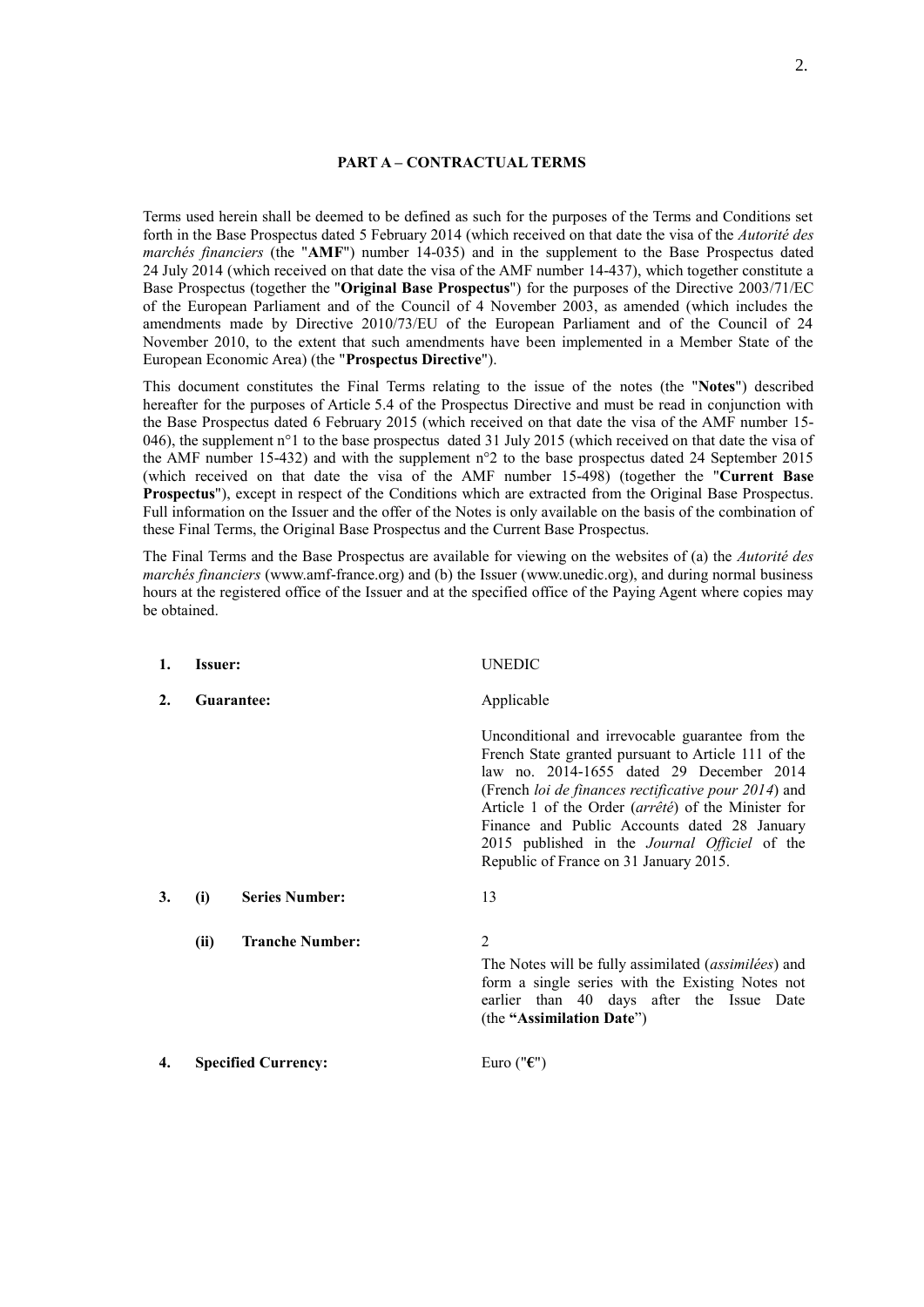| 5.  |                     | <b>Aggregate Nominal Amount:</b>                                                |                                                                                                                                                                                                                                                                                                                        |
|-----|---------------------|---------------------------------------------------------------------------------|------------------------------------------------------------------------------------------------------------------------------------------------------------------------------------------------------------------------------------------------------------------------------------------------------------------------|
|     | (i)                 | Series:                                                                         | € 1,750,000,000                                                                                                                                                                                                                                                                                                        |
|     | (ii)                | Tranche:                                                                        | € 250,000,000                                                                                                                                                                                                                                                                                                          |
| 6.  |                     | <b>Issue proceeds:</b>                                                          |                                                                                                                                                                                                                                                                                                                        |
|     | (i)                 | Gross issue proceeds:                                                           | $\epsilon$ 254,410,000                                                                                                                                                                                                                                                                                                 |
|     | (ii)                | Estimated net issue proceeds:                                                   | $\epsilon$ 254,035,000                                                                                                                                                                                                                                                                                                 |
| 7.  | <b>Issue Price:</b> |                                                                                 | 101.764 per cent. of the Aggregate Nominal<br>Amount plus an amount of $\epsilon$ 2,343,321.92<br>corresponding to 391 days of accrued interest for<br>the period from 5 September 2014 (included) to the<br>Issue Date (excluded)                                                                                     |
| 8.  |                     | <b>Denomination:</b>                                                            | € 100,000                                                                                                                                                                                                                                                                                                              |
| 9.  |                     | <b>Number of Notes issued:</b>                                                  | 2,500                                                                                                                                                                                                                                                                                                                  |
| 10. | (i)                 | <b>Issue Date:</b>                                                              | 1 October 2015                                                                                                                                                                                                                                                                                                         |
|     | (ii)                | <b>Interest Commencement Date:</b>                                              | 5 September 2014                                                                                                                                                                                                                                                                                                       |
| 11. |                     | <b>Maturity Date:</b>                                                           | 25 October 2022                                                                                                                                                                                                                                                                                                        |
| 12. |                     | <b>Interest Basis:</b>                                                          | 0.875 per cent. per annum Fixed Rate<br>(other details indicated hereafter)                                                                                                                                                                                                                                            |
| 13. |                     | <b>Redemption/Payment Basis:</b>                                                | Redemption at par<br>(other details indicated hereafter)                                                                                                                                                                                                                                                               |
| 14. | Change              | of<br><b>Interest</b><br><b>Basis</b><br>or<br><b>Redemption/Payment Basis:</b> | Not Applicable                                                                                                                                                                                                                                                                                                         |
| 15. | Option:             |                                                                                 | Not Applicable                                                                                                                                                                                                                                                                                                         |
| 16. | Notes:              |                                                                                 | Date of authorisations for issuance of Decision of the Board of directors dated 27 June<br>2014 setting the terms for determining the<br>characteristics of the issue and authorising, from<br>January 2015 until January 2016, Vincent Destival,<br>directeur général of the Issuer, to determine its final<br>terms. |
| 17. |                     | <b>Method of distribution:</b>                                                  | Syndicated                                                                                                                                                                                                                                                                                                             |

# **PROVISIONS RELATING TO INTEREST PAYABLE**

| 18. |      | <b>Fixed Rate Notes Provisions:</b> | Applicable                                                                                                                               |
|-----|------|-------------------------------------|------------------------------------------------------------------------------------------------------------------------------------------|
|     | (1)  | Rate of Interest:                   | 0.875 per cent. <i>per annum</i> payable annually in<br>arrear                                                                           |
|     | (11) | Interest Payment Dates:             | 25 October in each year<br>There will be a first long coupon in respect of the<br>first Interest Period, from and including the Interest |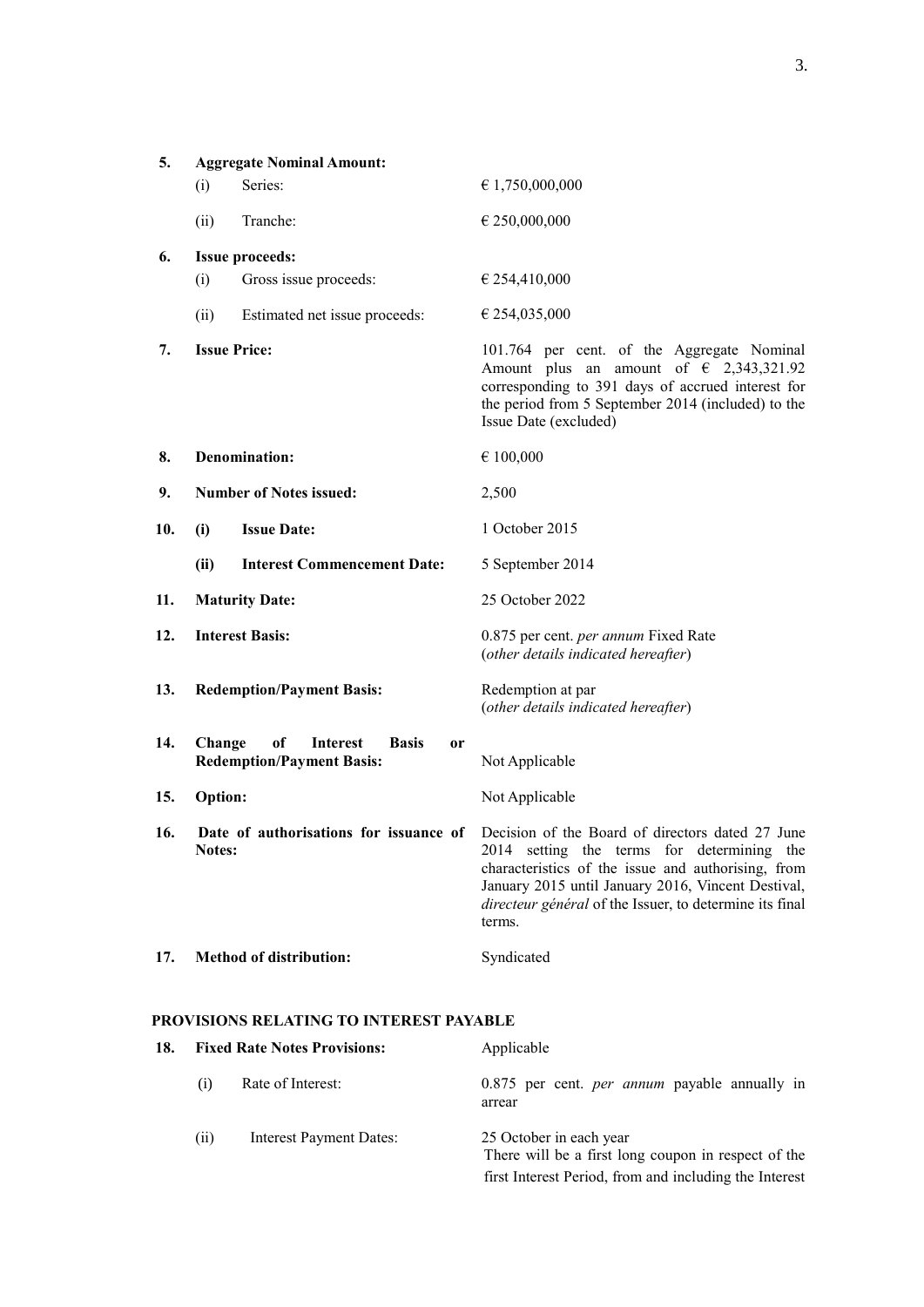|            |                                                                                                                                                                                                                                                                                                                                                                                                                        |                                                                                        | Commencement Date up to, but excluding, 25<br>October 2015 (the "First Long Coupon")           |
|------------|------------------------------------------------------------------------------------------------------------------------------------------------------------------------------------------------------------------------------------------------------------------------------------------------------------------------------------------------------------------------------------------------------------------------|----------------------------------------------------------------------------------------|------------------------------------------------------------------------------------------------|
|            | (iii)                                                                                                                                                                                                                                                                                                                                                                                                                  | Fixed Coupon Amount:                                                                   | € 875 per € 100,000 in Denomination, except for<br>the Broken Coupon Amount as specified below |
|            | (iv)                                                                                                                                                                                                                                                                                                                                                                                                                   | Broken Coupon Amount:                                                                  | € 994.86 per € 100,000 in Denomination in respect<br>of the First Long Coupon                  |
|            | (v)                                                                                                                                                                                                                                                                                                                                                                                                                    | Day Count Fraction:                                                                    | Actual/Actual - ICMA                                                                           |
|            | (vi)                                                                                                                                                                                                                                                                                                                                                                                                                   | <b>Determination Dates:</b>                                                            | 25 October in<br>each year<br>commencing<br>on<br>25 October 2015                              |
|            | (vii)                                                                                                                                                                                                                                                                                                                                                                                                                  | Other terms relating to the method<br>of calculating interest for Fixed<br>Rate Notes: | Not Applicable                                                                                 |
| 19.        |                                                                                                                                                                                                                                                                                                                                                                                                                        | <b>Floating Rate Notes Provisions:</b>                                                 | Not Applicable                                                                                 |
|            |                                                                                                                                                                                                                                                                                                                                                                                                                        | PROVISIONS RELATING TO REDEMPTION                                                      |                                                                                                |
| 20.        |                                                                                                                                                                                                                                                                                                                                                                                                                        | <b>Call Option:</b>                                                                    | Not Applicable                                                                                 |
| 21.        |                                                                                                                                                                                                                                                                                                                                                                                                                        | <b>Other Option:</b>                                                                   | Not Applicable                                                                                 |
| 22.        |                                                                                                                                                                                                                                                                                                                                                                                                                        | <b>Final Redemption Amount of each Note:</b>                                           | € 100,000 per Note of € 100,000 Denomination                                                   |
| 23.<br>24. | <b>Early Redemption Amount:</b><br>Early Redemption Amount(s) of each Note<br>payable on redemption for taxation reasons<br>or on event of default or other early<br>and/or<br>the<br>redemption<br>method<br>of<br>calculating the same and/or any other<br>terms (if required or if different from that<br>set out in the Conditions):<br><b>GENERAL PROVISIONS APPLICABLE TO THE NOTES</b><br><b>Form of Notes:</b> |                                                                                        | As specified in Condition 7 of the Terms and<br>Conditions of the Original Base Prospectus     |
|            | (i)                                                                                                                                                                                                                                                                                                                                                                                                                    | Form of Notes:                                                                         | Dematerialised Notes in bearer form (au<br><i>porteur</i> )                                    |

(ii) Registration Agent: Not Applicable

**purposes of Condition 8(d):** Not Applicable

**reconventioning provisions:** Not Applicable

**27. Consolidation provisions:** Not Applicable

**25. Financial Centre(s) or other special provisions relating to payment dates for the**

**26. Redenomination, renominalisation and** 

4.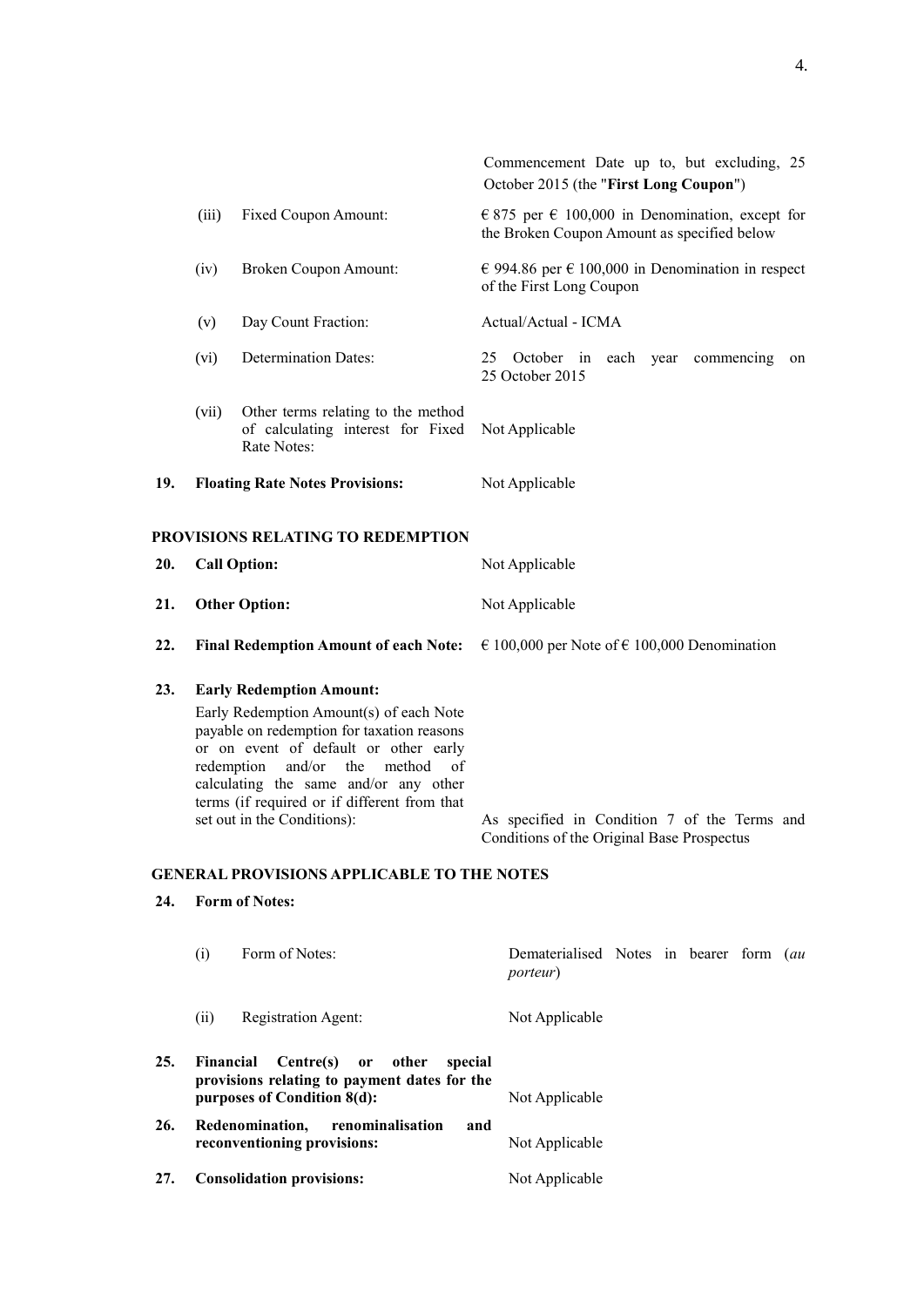| 28. |                     | <b>Masse (Condition 12):</b>         | address of the initial<br>The name and<br>Representative of the Masse are:                    |
|-----|---------------------|--------------------------------------|-----------------------------------------------------------------------------------------------|
|     |                     |                                      | MASSQUOTE S.A.S.U.                                                                            |
|     |                     |                                      | RCS 529 065 880 Nanterre<br>7 bis rue de Neuilly                                              |
|     |                     |                                      | 92110 Clichy                                                                                  |
|     |                     |                                      | France                                                                                        |
|     |                     |                                      | Mailing address:                                                                              |
|     |                     |                                      | 33, rue Anna Jacquin<br>92100 Boulogne Billancourt                                            |
|     |                     |                                      | France                                                                                        |
|     |                     |                                      | represented by its Chairman                                                                   |
|     |                     |                                      |                                                                                               |
|     |                     |                                      | The name and address of the alternate<br>Representative of the Masse are:                     |
|     |                     |                                      | Gilbert Labachotte                                                                            |
|     |                     |                                      | 8 Boulevard Jourdan                                                                           |
|     |                     |                                      | 75014 Paris<br>France                                                                         |
|     |                     |                                      | The Representative of the Masse will perceive                                                 |
|     |                     |                                      | a remuneration of $\epsilon$ 450 per annum (excluding                                         |
|     |                     |                                      | VAT) with respect to its appointment as<br>Representative.                                    |
| 29. |                     | Other final terms:                   | Not Applicable                                                                                |
|     | <b>DISTRIBUTION</b> |                                      |                                                                                               |
| 30. | (i)                 | If syndicated, names of Managers:    | <b>Joint Lead Managers</b><br>Credit Suisse Securities (Europe) Limited<br><b>HSBC</b> France |
|     | (ii)                | <b>Stabilising Manager (if any):</b> | Not Applicable                                                                                |
| 31. |                     | If non-syndicated, name of Dealer:   | Not Applicable                                                                                |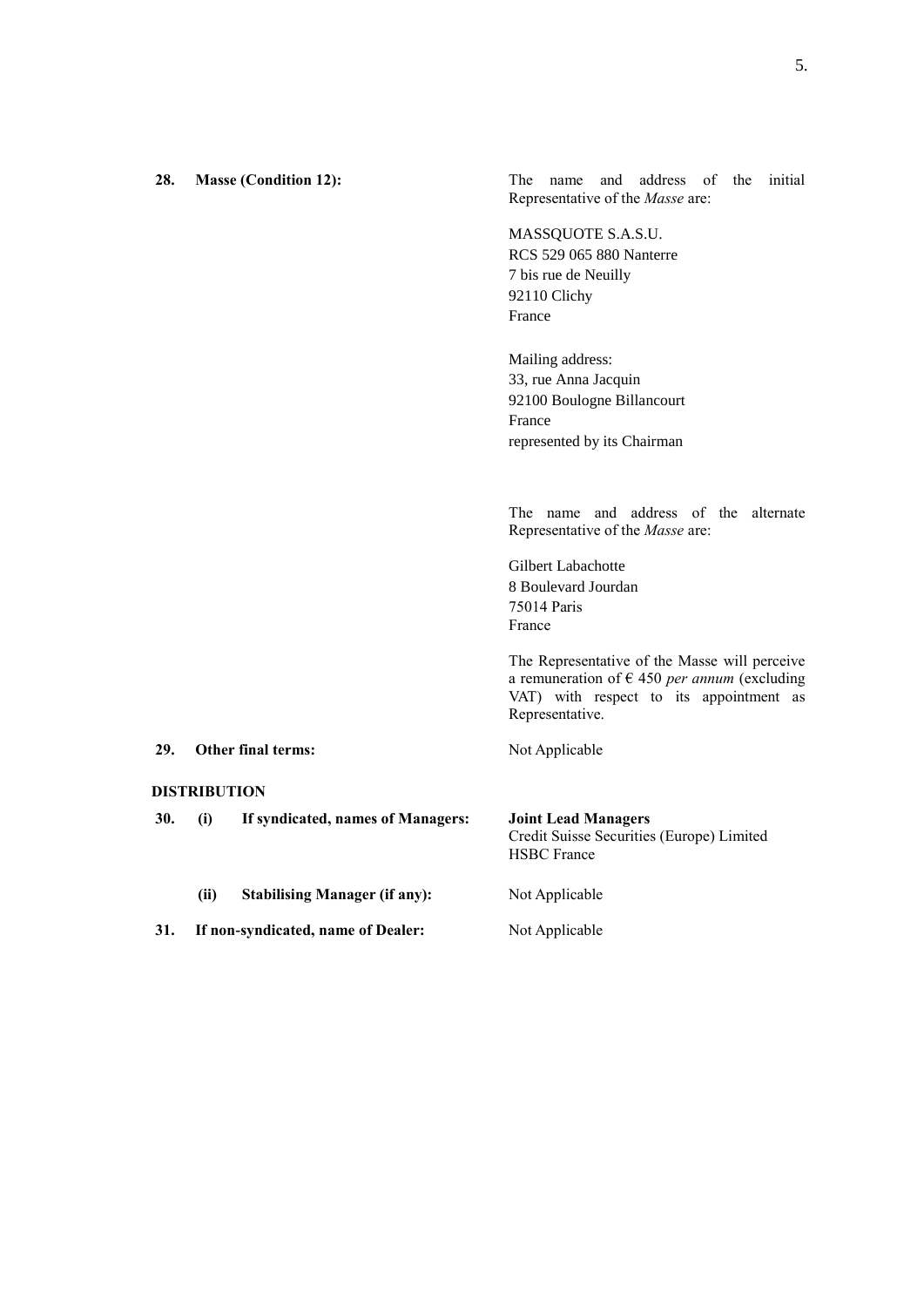# **PURPOSE OF FINAL TERMS**

These Final Terms comprise the final terms required for issue and admission to trading on Euronext Paris of the Notes described herein pursuant to the Euro 31,000,000,000 Euro Medium Term Note Programme of UNEDIC.

## **RESPONSIBILITY**

The Issuer accepts responsibility for the information contained in these Final Terms.

Signed on behalf of UNEDIC:

By: ............................................

Duly authorised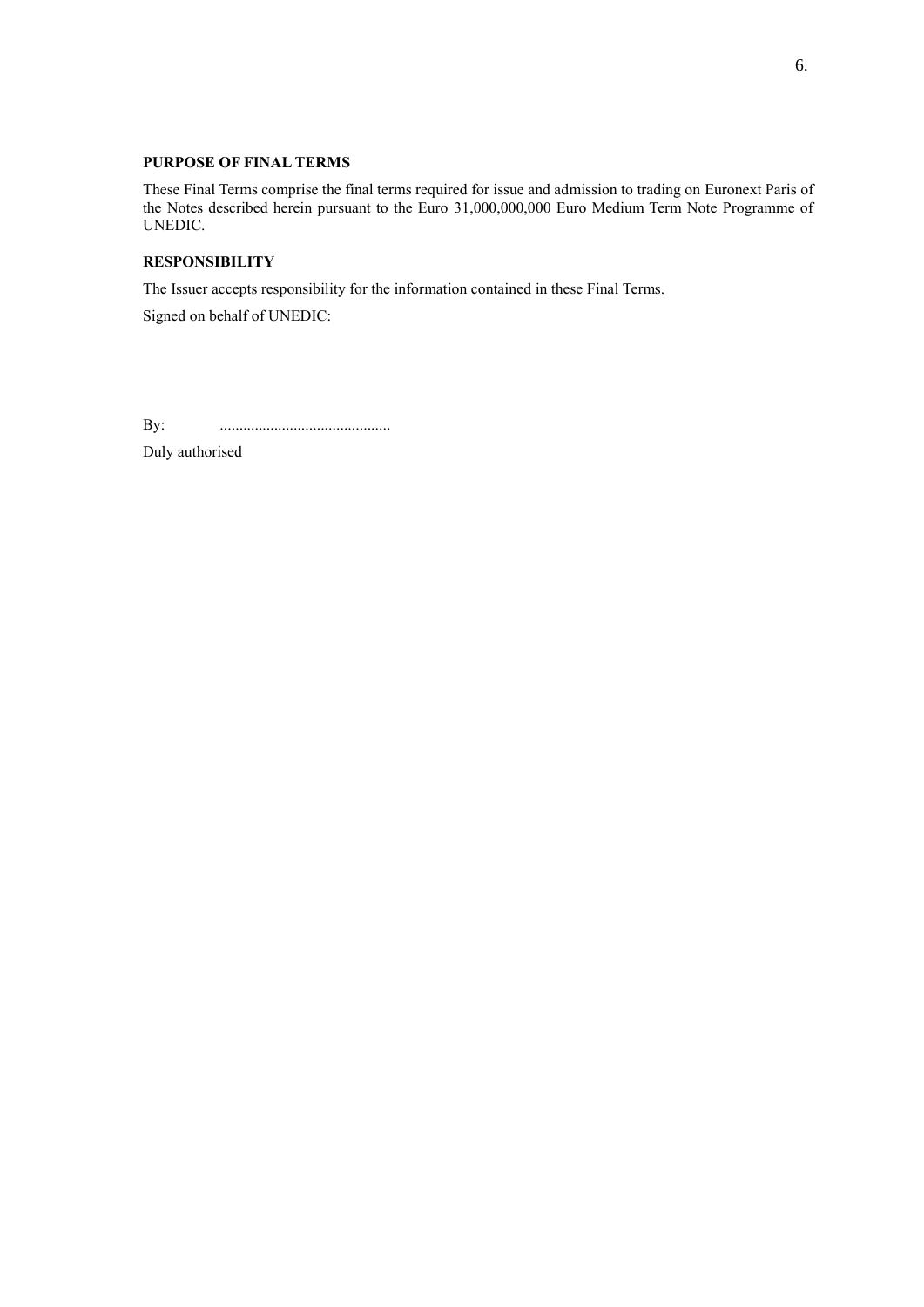### **PART B – OTHER INFORMATION**

#### **1. ADMISSION TO TRADING**

- - (b) Regulated Markets or equivalent markets on which, to the knowledge of the Issuer, securities of the same class of the Notes to be admitted to trading are already
- (ii) Estimate of total expenses related to admission to trading:  $64.400$
- (iii) Additional publication of Base Prospectus and Final Terms: Not Applicable
- **3. RATINGS**

(i) (a) Admission to trading: Application has been made by the Issuer (or on its behalf) for the Notes to be admitted to trading on Euronext Paris with effect from 1 st October 2015

> admitted to trading: The Existing Notes are already admitted to trading on Euronext Paris.

Ratings: The Notes to be issued are expected to be rated by Standard & Poor's Credit Market France SAS ("**S&P**"), Moody's Investors Service Limited ("**Moody's**") and Fitch's France S.A.S ("**Fitch**"):

S&P: AA (rating watch negative)

Moody's: Aa2 (st.)

Fitch: AA (st.)

In accordance with Regulation (EC) No 1060/2009 dated 16 September 2009 of the European Parliament and of the Council, each of Standard & Poor's Credit Market France SAS, Moody's Investors Service Limited and Fitch France S.A.S. is included in the list of registered credit rating agencies published on the European Securities and Markets Authority's website.

#### **4. INTERESTS OF NATURAL AND LEGAL PERSONS INVOLVED IN THE ISSUE**

Save as discussed in "Subscription and Sale" of the Current Base Prospectus, so far as the Issuer is aware, no person involved in the offer of the Notes has an interest material to the offer.

## **5. REASONS FOR THE OFFER**

Reasons for the offer: See "Use of Proceeds" wording in the Current Base Prospectus.